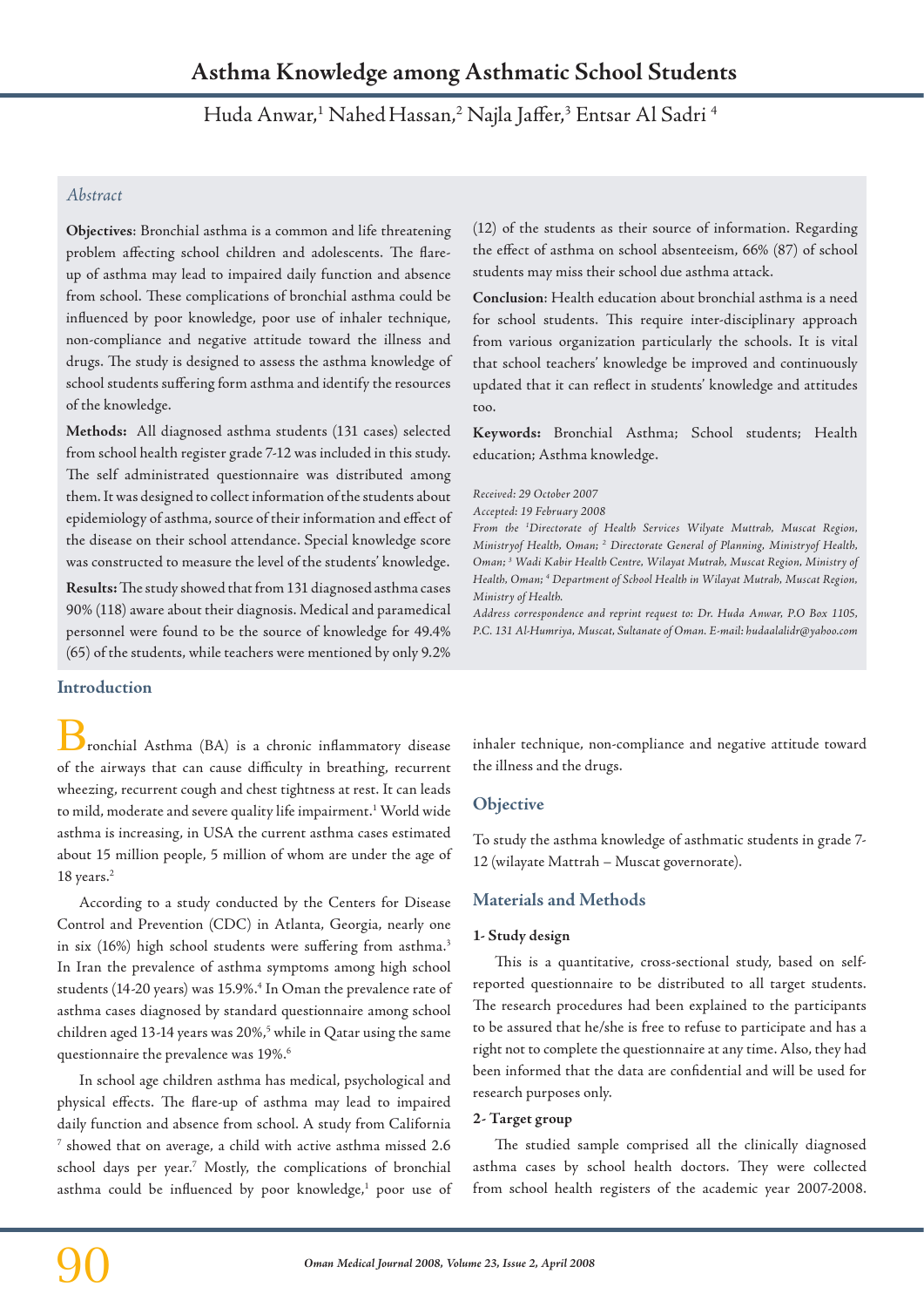The selected cases amounted to 131 students representing 2% of the total students ( 6370 ) who are enrolled in 13 governmental schools (grades 7-12) in wilyate Muttrah. Their ages ranged from 13-18 years. The female to male ratio is 1:1.3 as the number of male schools in Wilyate Muttrah is greater than the number of female schools and consequently, the total number of male students (3598) is greater than the total number of female students (2772).

The results of this study revealed that 40% (52) of asthma cases belonged to grades 7 -9 (preparatory level) while 60% (79) enrolled in grades 10- 12 (secondary level).

#### **3- Criteria of exclusion**

Cases belong to less than grade seven; were excluded due to possibility of unable to understand the questionnaire properly.

#### **4- Questionnaire design**

The questionnaire (Arabic version) was designed to meet the objective of the study. It included socio-demographic data, with questions about gender, age, grade of education, and family history of asthma. The questionnaire inquired also about knowledge of the students regarding epidemiology of bronchial asthma as well as the source of their information and the effect of the disease on their school attendance. The designed questionnaire had been piloted with 10 participants and it took approximately 20 minutes to be completed. No major modification was done.

The total number of questions used to measure the asthma knowledge of students is 20 questions with one degree for each right answer. So the total score is 20 degrees. To measure the level of students' knowledge the total score is divided into three grades:

- Low grade of knowledge: from 0-6 degrees
- Intermediate grade of knowledge: from 7-13 degrees
- High grade of knowledge: 14-20 degrees.

### **Data management**

This study was conducted during the academic year 2007/ 2008. The enrolled students were assured that their participation is voluntary and the questionnaire does not ask for name. The response rate is 100%.

Data analysis aims to link between questionnaire variables in a comprehensive and appropriate manner. Especially statistical program (SPSS) was used for data analysis and the results were represented in the form of tables, graphs and charts. The relationship between variables was discussed in terms of significance. The level of significance was at 0.05.

### **Results**

#### **Table 1:** Students' Awareness of their Disease

| Awareness About their diagnosis |     | Boys  |     | Girls | Total |      |  |
|---------------------------------|-----|-------|-----|-------|-------|------|--|
|                                 | No. | $\%$  | No. | $\%$  | No.   | $\%$ |  |
| <b>YES</b>                      | 71  | 89.8% | 47  | 90.3% | 118   | 90%  |  |
| NO.                             | 8   | 10.2% |     | 9.6%  | 13    | 9.9% |  |
| Total                           | 79  | 100%  | 52  | 100%  | 131   | 100% |  |

Table (1) illustrated that the majority of the studied cases (90%, 118) were aware about their illness. Girls were slightly more aware (90.3%, 47) than the boys (89.8%, 71).



**Figure 1:** Family history of bronchial asthma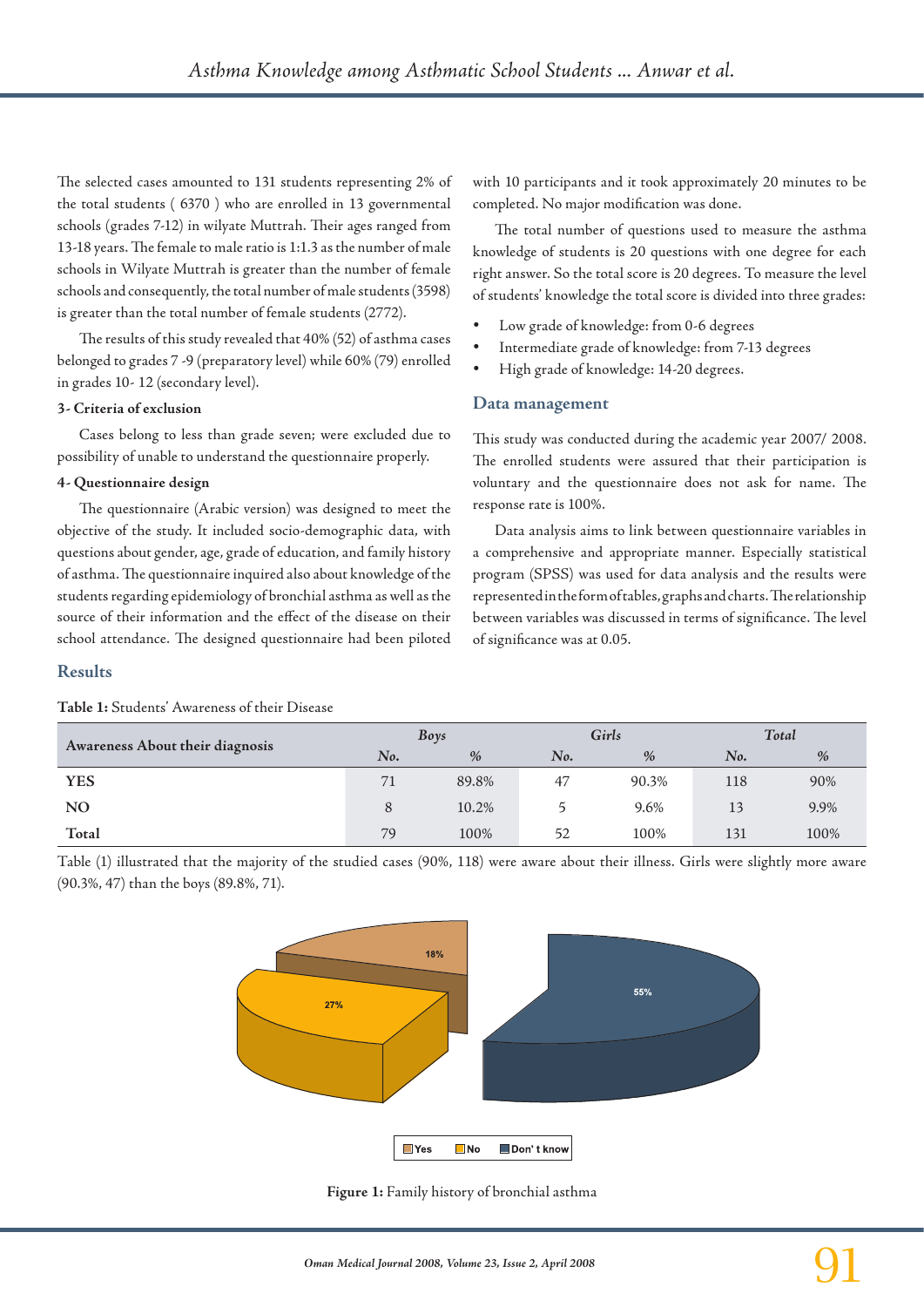Positive Family history of bronchial asthma was stated by 55% (72) of the cases compared to 27% (35) who recorded negative family history of the same disease while 18% (24) answered "don't know".

|                                     | Yes |      | No  |      | Don't know |      | Total |      |
|-------------------------------------|-----|------|-----|------|------------|------|-------|------|
| Knowledge in Bronchial Asthma       | No. | $\%$ | No. | $\%$ | No.        | $\%$ | No.   | $\%$ |
| - is an infectious disease          | 10  | 7.6  | 101 | 77.1 | 20         | 15.3 | 131   | 100  |
| - is a hereditary disease           | 98  | 74.8 | 10  | 7.6  | 23         | 17.6 | 131   | 100  |
| -could be completely cured          | 42  | 32.1 | 40  | 30.5 | 49         | 37.4 | 131   | 100  |
| - could affect children & adults    | 123 | 93.9 | 3   | 2.3  | 5          | 3.8  | 131   | 100  |
| -may causes dangerous complications | 74  | 56.5 | 16  | 12.2 | 41         | 31.3 | 131   | 100  |
| - could be treated                  | 92  | 70.2 | 13  | 9.9  | 26         | 19.8 | 131   | 100  |
| - is a preventable disease          | 75  | 57.3 | 16  | 12.2 | 40         | 30.5 | 131   | 100  |

**Table 2:** Knowledge of the studied sample about the epidemiology of bronchial asthma

Table 2 demonstrates knowledge of the students. It was found that 77.1% (101) of the sample stated that "BA is not an infectious disease", and almost three quarter 98 students (74.8%) mentioned "it is genetically inherited disease" and big number; 123 students (93.9%) reported "it can affect both children and adults". About one third of the cases (30.5%, 40) recorded that "it is curable disease", and more than the half (56.5%) (74 students) considered BA a dangerous disease. Regarding prevention and control; 70% (92) stated it can be controlled by medication and 57.3% (75) believe that it is a preventable condition.

**Table 3:** Knowledge of the studied sample about the symptoms of bronchial asthma

|                                     | Yes |      | No  |      | Don't know     |      | Total |      |
|-------------------------------------|-----|------|-----|------|----------------|------|-------|------|
| <b>Symptoms of Bronchial Asthma</b> | No. | $\%$ | No. | $\%$ | No.            | $\%$ | No.   | $\%$ |
| difficult breathing                 | 125 | 95.4 | 2   | 1.5  | $\overline{4}$ | 3.1  | 131   | 100  |
| cough during night                  | 78  | 59.5 | 32  | 24.4 | 21             | 16.0 | 131   | 100  |
| joints' pain                        | 35  | 26.7 | 63  | 48.1 | 33             | 25.2 | 131   | 100  |
| chest tightness                     | 120 | 91.6 | כ   | 3.8  | 6              | 4.6  | 31    | 100  |

Table 3 summarizes student's knowledge about symptoms of BA. Most of the students said that, BA causes shortness of breath (95.4%) (125 students), chest tightness (91.6%) (120 students) and (59.5%) (78 students) night cough. About one quarter of the participants (26.7%) (35 students) reported "it causes joint pain".

**Table 4:** Knowledge of the studied sample about the aggravating factors of bronchial asthma

| <b>Aggravating Factors of</b> | Yes |      | N <sub>o</sub> |      | Don't know |      | Total |     |
|-------------------------------|-----|------|----------------|------|------------|------|-------|-----|
| <b>Bronchial Asthma</b>       | No. | $\%$ | No.            | $\%$ | No.        | $\%$ | No.   | %   |
| - smokes                      | 123 | 93.9 | 2              | 1.5  | 6          | 4.6  | 131   | 100 |
| - exercise                    | 80  | 61.1 | 36             | 27.5 | 15         | 11.5 | 131   | 100 |
| - common cold & or rhinitis   | 83  | 63.4 | 28             | 21.4 | 20         | 15.3 | 31    | 100 |
| - perfumes or Bekhor          | 105 | 80.2 | 16             | 12.2 | 10         | 7.6  | 131   | 100 |
| - animals                     | 55  | 42.0 | 39             | 29.8 | 37         | 2.2  | 131   | 100 |
| - special types of food       | 43  | 32.8 | 43             | 32.8 | 43         | 34.4 | 131   | 100 |
| - changes in whether          | 100 | 76.3 | 13             | 9.9  | 18         | 13.7 | 131   | 100 |
| - dust                        | 118 | 90.1 | 6              | 4.6  | 7          | 5.3  | 131   | 100 |
| - tension & social troubles   | 67  | 51.1 | 31             | 24.4 | 32         | 24.4 | 131   | 100 |

Student's knowledge about the aggravating factors of bronchial asthma was presented in table 4. Smokes and dust were recorded as the main aggravating factors by high percentages of the participants (93.9% and 90.1% respectively), followed by Perfumes & Bakhour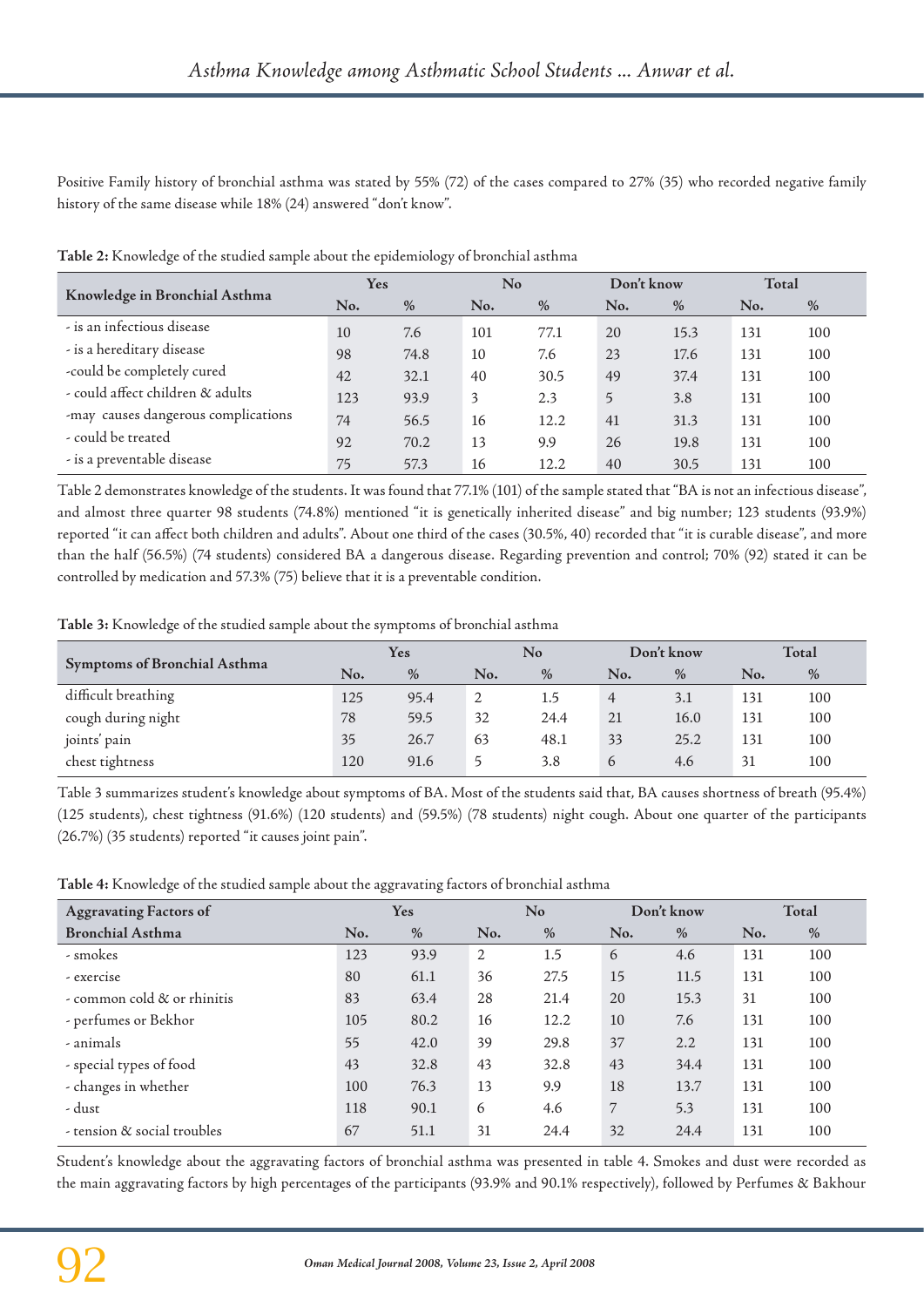(80.2%), then the weather changes (76.3%) and common cold (63.4%). Anxiety and stress, exposure to animals, and intake of some types of food were mentioned by smaller percentages of the students (51.1%, 42% and 32.8% respectively).

|  |  |  |  |  |  | Table 5: Knowledge score of the studied sample about bronchial asthma |  |
|--|--|--|--|--|--|-----------------------------------------------------------------------|--|
|  |  |  |  |  |  |                                                                       |  |

| Score                   |     | <b>Boys</b>   |     | Girls | Total |      |  |
|-------------------------|-----|---------------|-----|-------|-------|------|--|
|                         | No. | $\frac{0}{0}$ | No. | $\%$  | No.   | $\%$ |  |
| Low $(0 - 6)$           |     | 3.75          | 0   |       |       | 2.3  |  |
| Intermediate $(7 - 13)$ | 43  | 53.75         | 22  | 43.1  | 65    | 49.6 |  |
| $High (14 - 20)$        | 34  | 42.5          | 29  | 56.8  | 63    | 48.1 |  |
| Total                   | 80  | 100           | 51  | 100   | 131   | 100  |  |

**P > 0.05**

The total knowledge score ranged form 0 to 20. Only three students had the lowest score (0-6). The intermediate and high scores were obtained by nearly equal percentages of the students (49.6 % and 48.1% respectively). The percentage of high score was higher among girls (56.8%) (29 students) than boys (42.5%) (34 students) but this difference was statically not significant (P-value >0.05).

**Table 6:** Sources of information (knowledge) among the studied sample

| Knowledge score                               | Number | Percentage |
|-----------------------------------------------|--------|------------|
| - medical or paramedical personnel            | 65     | 49.6%      |
| - relatives and family members                | 35     | 26.7%      |
| - Teachers                                    | 12     | 9.2%       |
| - newspapers or magazines (printed materials) | 12     | 9.2%       |
| - Friends                                     | 6      | 4.6%       |
| - television & radio                          |        | 0.7%       |
| - Total                                       | 131    | 100%       |

The students mentioned the sources of their knowledge and it was found that half of the studied sample (49.6 %) (65 students) received their knowledge about BA from medical and paramedical personnel while one fourth (26.7 %) (35 students) received it from their relatives. School teachers' and printed materials were recorded as source of information by same percentages of the participants (9.2%) (12 students). Only one student stated the T.V & Radio as a source of his knowledge.



**Figure 2:** The effect of bronchial asthma on the school attendance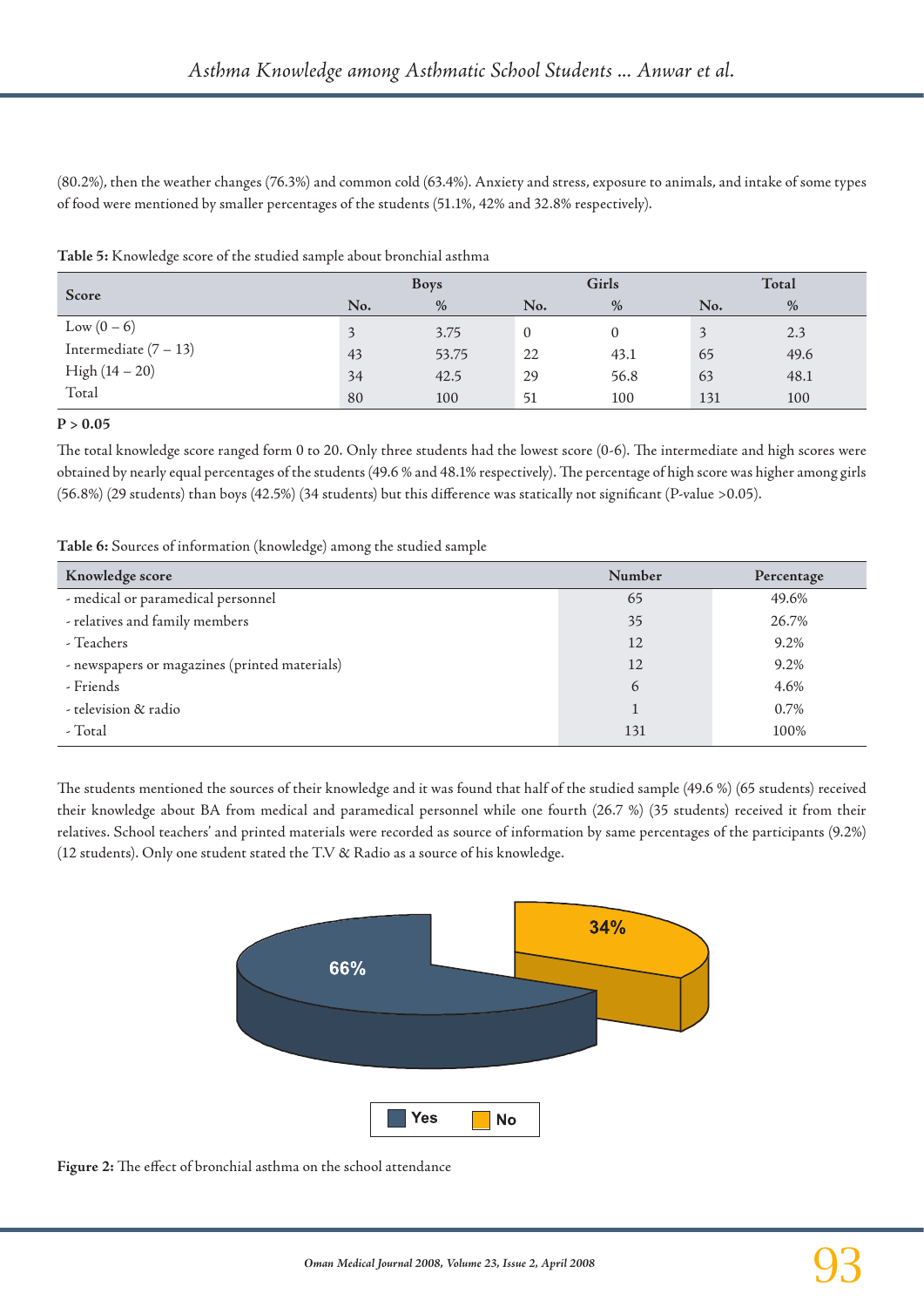The diagram shows the opinion of the students regarding the effect of asthma on school absenteeism; in which 66% (87) of the students stated that they miss the school due to BA while 34% (44) considered that the disease has no effect on their attendance.

## **Discussion**

It is known that the adult behavior patterns and attitudes develop in early childhood, especially during school age. It was our goal to study the awareness of students suffering from bronchial asthma regarding that disease. We hypothesized that the cases of bronchial asthma were well informed about their affected disease.

The clinically diagnosed cases of bronchial asthma who are participated in this study amounted to 131 students from governmental schools (grade 7-12) located in Wilayat Muttrah. They formed 2% of the total students (6370). The prevalence of bronchial asthma in our study is nearly in accordance with the prevalence of Iran study (4%) which is a clinical based diagnosis study.4 The results showed that most of the cases were boys (79 boys & 52 girls); that is because the total number of male students in this sample was higher than the total number of female students.

It was alarming that about 10% of the cases were unaware of their illness despite they have been registered in the school health registry. This could be attributed to the presence of inappropriate registration or improper information system or miss use of school health records.

The finding of this study show that more than half of the studied students have positive family history of bronchial asthma. This finding was in accordance with the results of several studies which proved that bronchial asthma is a familial disease and it can also be caused due to external aggravating factors. 8

Regarding students' knowledge about bronchial asthma fortunately, high percentages of the students got an intermediate and high knowledge score, but, still there is a need for further studies to assess their knowledge about other health problems in order to detect deficient health information to be covered by suitable health education messages.

Overall students showed good knowledge in area of epidemiology of bronchial asthma, its symptoms and the aggravating factors.

Unfortunately, there is a lack in the students' information regarding the complications and prevention of bronchial asthma especially in the role of the environment, exercise and types of food which also consider factors inducing acute attacks of asthma.

In general, poor health knowledge could be attributed to the fact that health education is not a priority at many schools; in addition health education are usually not included in the final year examination. Also, there are no formal or special health education programs covering the health needs of school children.

Surprisingly, this study revealed that, teachers and school personnel play a minimal role in the students' awareness, as the medical and paramedical personnel are found to be the first source of students' information, followed by relatives and family members. Such findings are supported by a study conducted in Bahrain which concluded that there was a deficiency in the teachers health knowledge,<sup>9</sup> and this ultimately affect their ability either to deliver health education or to manage acute health problems in the school.

In a Canadian study on the effectiveness of school based health education, 10 it was found that the delivery of consistently high quality health education in schools requires that all teachers are adequately prepared and acquire a substantial body of knowledge.

Asthma has medical, psychological and physical effects on school age children. The flare-up of asthma may lead to impaired daily function and absence from school. A study from California showed that on average, $7$  a child with active asthma missed 2.6 school days per year. This is in accordance with our finding 66% of the studied cases mentioned that bronchial asthma affected their school attendance and they missed several school days. We have to consider this finding as a warning signal to give more attention to the role of health education as an important preventive tools for many health problems, which in turn affect the school attendance and the scholastic achievement of the students.

# **Conclusion**

This study concluded that there is a need to educate the students about health matters especially for some chronic diseases as bronchial asthma which affects about 2% of school children. Also, especial attention should be given to the role of school teachers as an important source of students' information. There -for preservice and in-service training programs regarding common health problems affecting school children are highly recommended to the school teachers to be able to propagate the sound health behaviors and to play their important role as health educators in school community. Health and education ministries in Oman should organize joint seminars to discuss and develop a suitable education package to be implemented in all levels of schools.